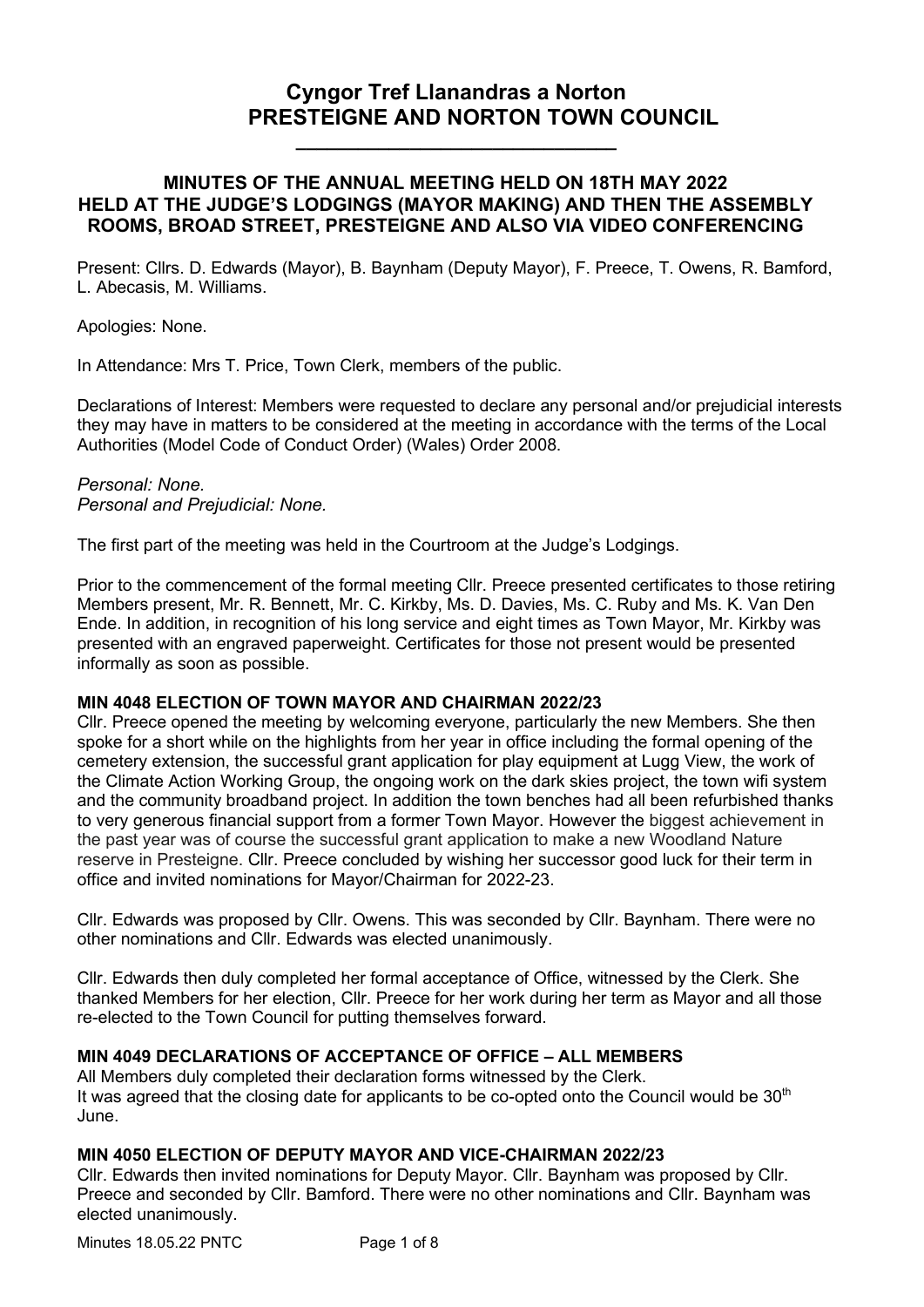Members then removed to the Assembly Rooms to continue business.

The meeting was briefly adjourned to virtually present a certificate and engraved paperweight (for long service) to Mr. J. Wilding who attended via zoom.

Cllr. Edwards confirmed the election of the Mayor/Chairman and Deputy and the declarations of acceptance of office/office of Chairman/Mayor for the benefit of those attending via zoom.

# **MIN 4051 REVIEW OF MEMBERSHIP COMMITTEES/WORKING GROUPS**

Given that a number of vacancies remained following the election it was agreed to defer the majority of the memberships until those spaces were filled and consider them in September.

In order to maintain Council business in the meantime the following Members were appointed –

SITES AND BUILDINGS COMMITTEE: Cllr. Bamford.

CLIMATE CRISIS WORKING GROUP: Cllr. Bamford.

BROADBAND PROJECT WORKING GROUP: Cllr. Owens.

TOWN WIFI: Cllr. Abecasis.

NATURE RESERVE WORKING GROUP: Cllr. Bamford.

# **MIN 4052 REVIEW OF APPOINTMENT OF COUNCIL REPRESENTATIVES TO OUTSIDE BODIES**

The following representatives were agreed - Presteigne Primary School Cllr. Preece. One Voice Wales Clirs. Edwards and Baynham.

East Radnorshire Day Care Centre **Cancell** Cllrs. Edwards. One more to be appointed in September.

Presteigne Trust - Noted that a number of previous Town Councillors are full Directors. Cllrs. Edwards and Bamford. To review in September.

All other representatives would be appointed in September.

# **MIN 4053 REVIEW AND CONFIRMATION OF COUNCIL DOCUMENTS**

(1) Standing Orders: Confirmed with the addition of reference to hybrid and online only meetings. The serving of the summons to attend meetings was re-confirmed.

(2) Financial Regulations: Confirmed unchanged.

- (3) Council Complaints Procedure: Confirmed unchanged.
- (4) Freedom of Information Documents: Confirmed unchanged. Social Media Policy: Confirmed unchanged.
	- Staffing related policies: Confirmed unchanged.

(5) Continued adoption of the revised Code of Conduct (under Local Authorities (Model Code of Conduct) (Wales) (Amendment) Order 2016): Confirmed.

(6) Remuneration payments to Town Councillors: The following payments would be available in the municipal year May 2022 to April 2023:

- An annual sum of £150 per year per Member, paid in arrears (statutory).
- To continue to reimburse the cost of travel expenses incurred for travel on Council business outside the Community Council area.
- To refund the cost of care expenses up to the stated cost of  $£403$  per month (statutory)
- The payment of the Mayor/Chairman's Allowance plus a separate budget for expenses.
- (7) Data Protection Documents: Confirmed unchanged.
- (8) Grant Awarding Policy/Procedure: Confirmed unchanged.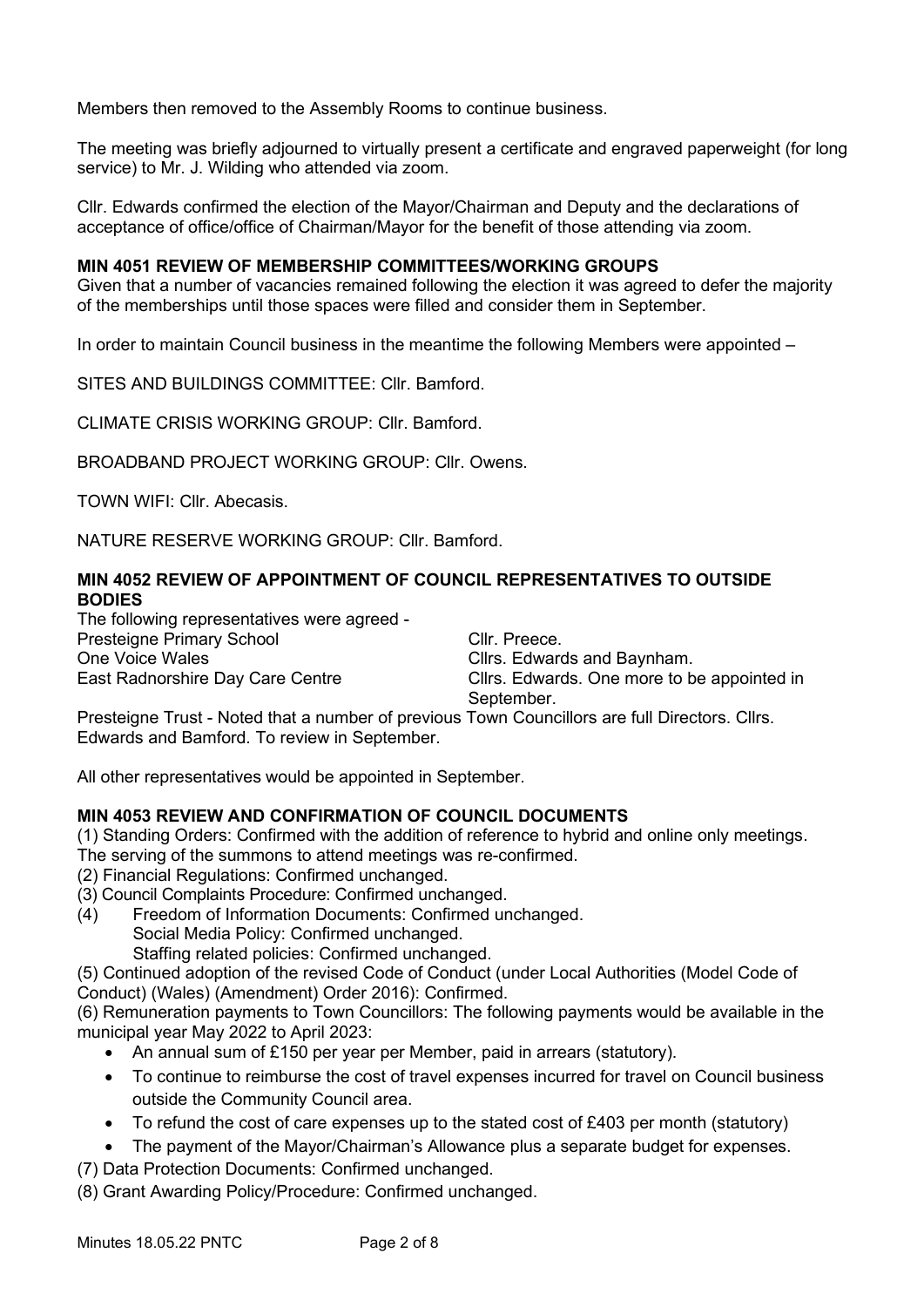(9) Council Training Plan: The Clerk would produce a draft policy for Members' comments in due course.

(10) Annual Report: The Clerk explained that this would be the first Annual Report for the Council and that this was now compulsory. She reminded Members of the need to submit a short statement on themselves for inclusion and also to contact her with ideas/drafts of any article they felt would be useful.

# **MIN 4054 MEMBER ATTENDANCE**

Member attendance records for 2021/22 were duly noted. Cllr. Edwards congratulated Cllrs. Preece, Owens and Kirkby for their 100% attendance.

#### **MIN 4055 GENERAL POWER OF COMPETENCE**

Members noted that the general power of competence was now available to eligible Councils subject to this being declared at the annual meeting. Unfortunately, although two of the three conditions had been met, as less than two thirds of the Council had been formally elected it was not possible to use the power at present. In response to a question from Cllr. Owens the Clerk confirmed that the position would not change following the co-options to fill the remaining vacancies as these Members would not have been formally elected.

The Annual Meeting closed at 8pm.

The Annual Meeting was followed immediately by the ordinary business meeting.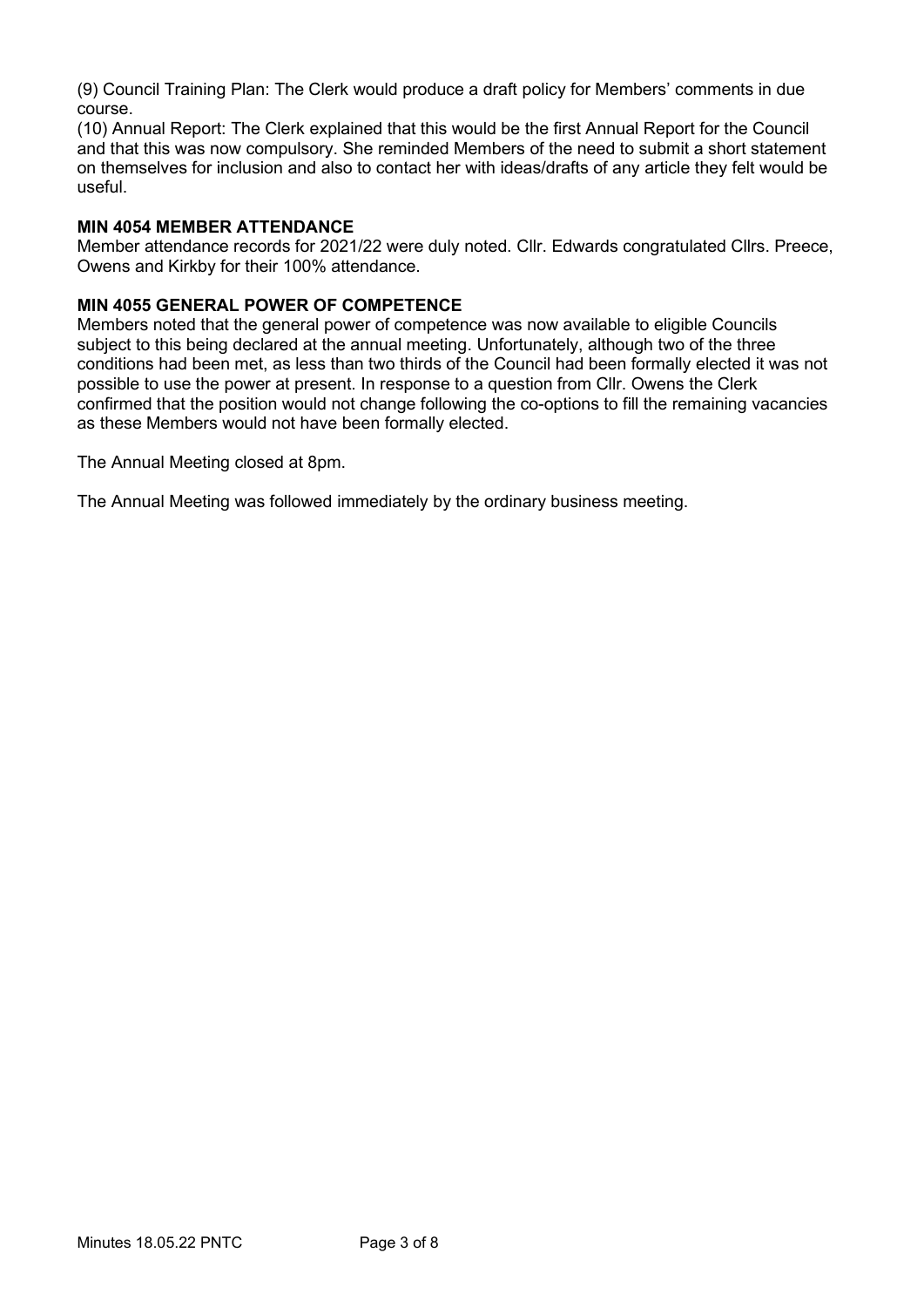# **MINUTES OF THE ORDINARY BUSINESS MEETING HELD ON 18TH MAY 2022 HELD AT THE ASSEMBLY ROOMS, BROAD STREET, PRESTEIGNE AND VIA VIDEO CONFERENCING**

 Present: Cllrs. D. Edwards (Mayor), B. Baynham (Deputy Mayor), F. Preece, T. Owens, R. Bamford, L. Abecasis, M. Williams.

Apologies: None

In Attendance: Mrs T. Price, Town Clerk, members of the public.

Declarations of Interest: Members were requested to declare any personal and/or prejudicial interests they may have in matters to be considered at the meeting in accordance with the terms of the Local Authorities (Model Code of Conduct Order) (Wales) Order 2008.

*Personal: None.*

*Personal and Prejudicial: None.*

# **MIN 4056 APPROVAL OF MINUTES**

The Minutes of the meeting held on 20th April, 2022 were approved without amendment. The Chairman duly signed the Minutes.

#### **MIN 4057 UPDATE ON OUTSTANDING ITEMS**

(1) Swing, Wilson Terrace: The normal swing had still not yet been replaced by the toddler seat promised. The Clerk would chase.

(2) Bus Timetables and Cases: Still not changed/renewed in Norton or the by-pass car park.

(3) Tree Concerns re TPOs, County Council website etc: No formal response as yet.

(4) Rabbit Numbers on Went's Meadow: Cllr. Baynham reported that she had received a further complaint. The Clerk was asked to make sure that any holes were checked and filled as much as possible during the regular inspections.

(5) Rat Problem: The Clerk reported that the rats were again being fed near to the old Barn on the Meadow. (6) Insurance Requirements for Users of the Barn/Meadow: The Clerk confirmed that existing regular users had been informed of the need for insurance and there had been no problems to date although one had not yet replied.

(7) Painting Of Cemetery Gate: Cllr. Baynham suggested that quotes be obtained for painting the gates with a view to the Town Council possibly paying for the work given the County Council had no further monies to spend at present. Cllr. Owens felt that as a County Council responsibility then that Council should pay. Following discussion it was agreed that quotes be obtained and that the Town Council would consider whether to pay for the work depending on the total cost.

(8) Tourist Information Boards: Members all felt the Boards were excellent and noted their thanks to all involved in the project.

(9) New Housing Estate, Maes Corton: The occupancy details were noted.

(10) Training Plans: The Clerk reminded Members of the need for a training plan to cover both Members and herself as Clerk. She would be working on a draft policy for Members consideration in the coming months.

(11) IT Equipment: The Clerk provided an update on the situation regarding the grant funding available and the new fund which had just opened the previous day. In order to purchase the equipment demonstrated to the Clerk and Cllr. Owens 20% match funding would be required and this would be more than currently allocated in the budget. Members considered the options in detail, including possibly applying for equipment similar to that currently being used. It was agreed to increase the budget to £973 to allow an application to be made to the new Arwain fund for the specialised equipment.

# **MIN 4058 FINANCE**

(1) Donations: The following grants/donation was approved –

Norton Community Trust **E5000.00** (precepted)

Process for National Organisation Applications for 2022-23 and request for donation – Kid's Cancer Charity: Members considered the process followed in 2021-22. It was agreed that all applications of this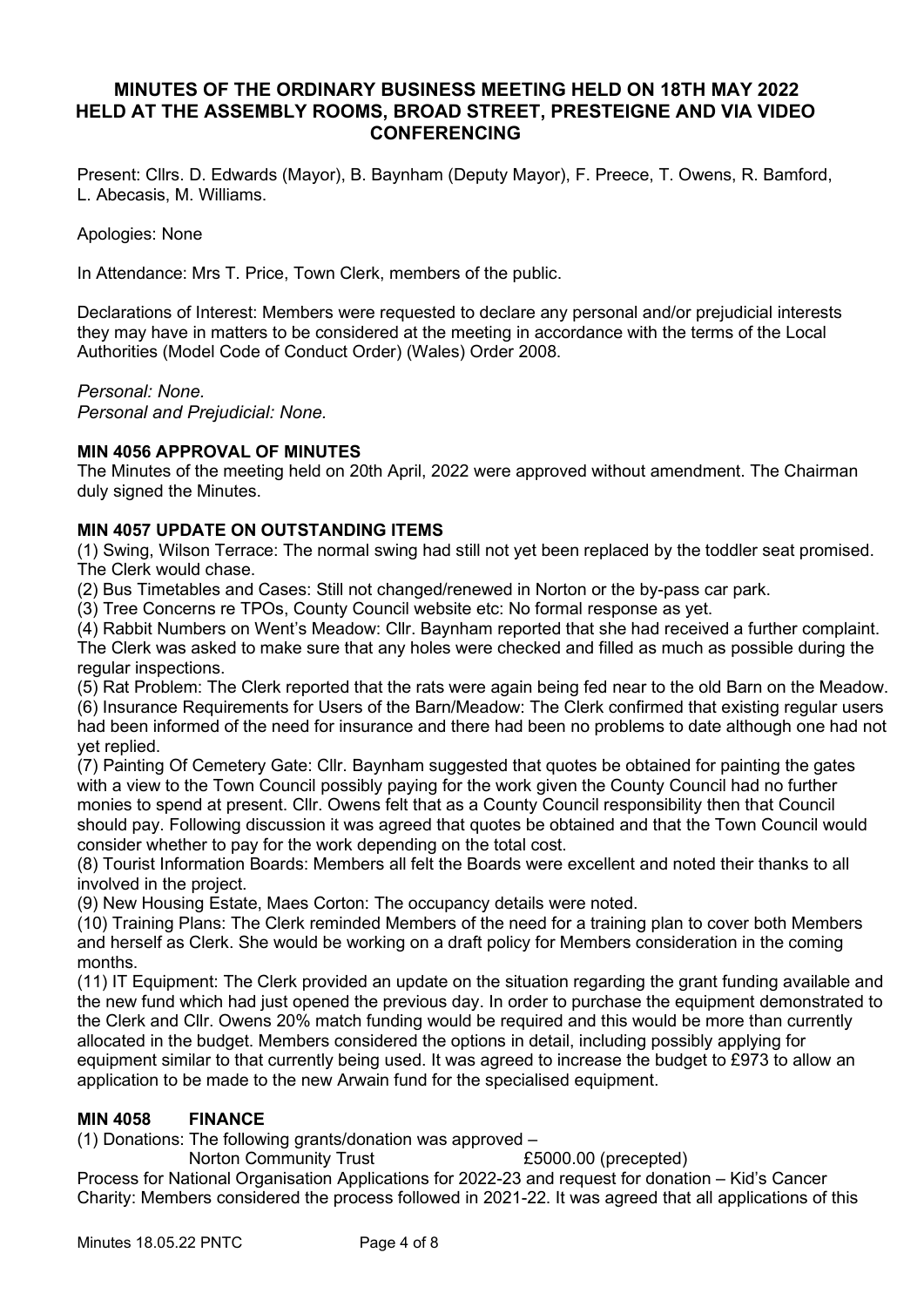type be deferred until the grant awarding policy working group could meet to discuss the applications process generally. The Kid's Cancer Trust would be notified.

Members noted the letters of thanks from PACDG and Warden Guardian Foundation.

(2) Payments: The following payments were approved –

| Leo Pest Control                                  | £312.00 MEADOW ACCOUNT         |
|---------------------------------------------------|--------------------------------|
| Highline Electrical (2021 Xmas lights)            | £720.00                        |
| Highground Maintenance Ltd                        | £345.89 MEADOW ACCOUNT         |
| <b>Presteigne Building Supplies</b>               | £30.99 MEADOW ACCOUNT          |
| Llandrindod Wells Town Council (training places)  | £45.00                         |
| Information Commissioner (data registration)      | £35.00                         |
| PACDG (street cleaning $2^{nd}$ payment in 22-23) | £250.00                        |
| Mrs T. Price (salary)                             | £1393.42                       |
| HMRC (Tax/NI)                                     | £591.35                        |
| <b>NEST</b> (Pension)                             | £132.30<br><b>DIRECT DEBIT</b> |
| T. Lloyd-John                                     | £628.23                        |
| JRB Enterprises Ltd (dog bags)                    | £841.20 MEADOW ACCOUNT         |
| HSBC (bank charges)                               | £8.00 (Bank deduction)         |
| HSBC (bank Charges)                               | £8.00 MEADOW ACCOUNT           |
| EDF Energy (electricity Wilson Terrace Toilets)   | £36.49                         |
| Clubsport (paperweights - Mayor's Expenses)       | £61.97                         |
| Amazon (certificate frames - Mayor's Expenses)    | £63.92                         |
|                                                   |                                |

(3) Receipts: The following receipt was noted -

Powys County Council 1<sup>st</sup> Precept Payment £23,549.04

(4) External Audit/Annual Return and Governance Statement: The Clerk reminded Members of the annual governance statements previously circulated. Members approved the Annual Return and Annual Governance Statements for submission to the External Auditors together with the associated papers.

(5) Bank Transfers: The following transfers were approved -

- Precepted amount (2022/23) of £11,450.00 from the Treasurer Account to the Meadow Account.
- Transfer of the VAT reclaim for 2022/23 of £2434.62 from the Treasurer account to the Meadow account.

(6) The bank balances at 7th May 2022 were noted as:

| Treasurer |            | £58,970.49 Money Manager                 | £218,043.32 |
|-----------|------------|------------------------------------------|-------------|
| Meadow    | £23,720.37 |                                          |             |
|           |            | Warden Reserve £1,017.19 Capital Reserve | £30,655.52  |

(7) Review of the Signatories on Bank Mandate Form: New signatories were confirmed as Cllrs. Baynham, Owens, Preece, Edwards, Bamford and Abecasis.

Member to have view only access to carry out weekly checks on the accounts: Agreed to be Cllr. Baynham. (8) Allocation to Capital Reserve: Agreed £2000 2022/23 allocated reserve budget for the MUGA etc be allocated to sit within the capital account.

(9) Debit Card Applications Update: Still in progress. The Clerk informed Members that a Debit Card Policy would be needed to ensure correct use.

(10) Request from PACDG - Additional Funds for Street Cleaning: The Clerk reminded Members of the recent and current budgets for this activity and that the balance held was on the agenda for payment this month. Members agreed not to increase the budget for this current year but suggested that the group approach in December prior to the budget setting process for 2023/24. When reviewing the budget Members would also consider whether the project would be better taken in house for future years.

# **MIN 4059 PLANNING**

*Cllr. Baynham left the room for the duration of the following item.*

(1) Planning applications: The following planning applications were considered –

22/0685/HH Grid Reference: E:331324 N: 264458 Proposal: Erection of garden studio room Site Address: Castle Barn, 40A High Street, Presteigne, Powys LD8 2BE. Resolved no objections be raised.

*Cllr. Baynham returned to the room.*

(2) Planning Decisions: The following decisions were noted -

22/010//FUL, Cottage, Wild Meadow: Approval 25<sup>th</sup> April.

22/0109/REM, Cottage, Wild Meadow: Approval 25<sup>th</sup> April.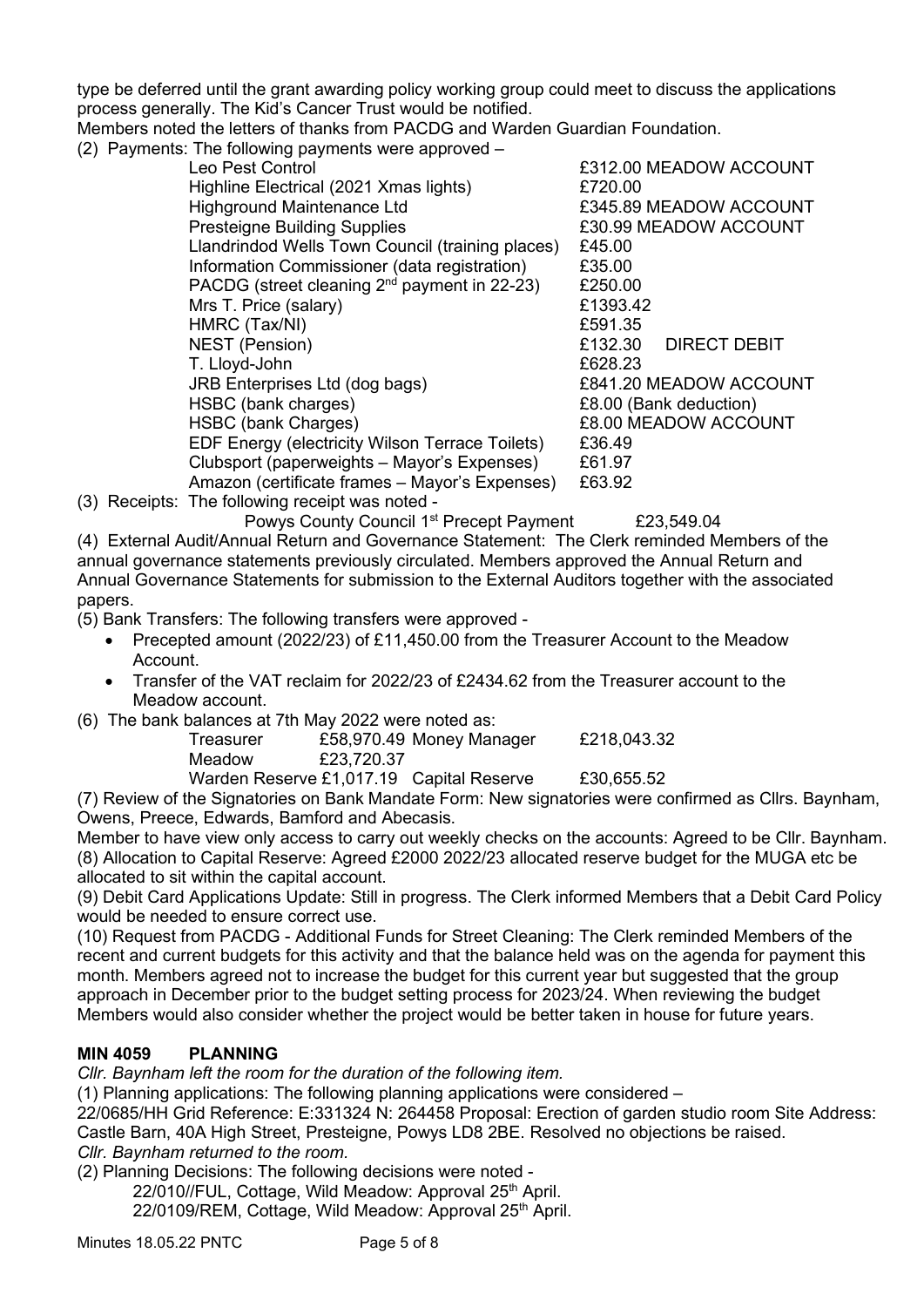(3) Update on Planning Enforcement Cases: The Clerk reported that she had received no further information other than that Officers were investigating.

# **MIN 4060 HIGHWAYS, HOUSING AND ENVIRONMENT**

(1) Dark Skies Project Update.

- Arrangements and Members to be part of BBC One Wales filming: Confirmed that Cllr. Baynham attend as both County and Town Council Member at the filming on 19<sup>th</sup> May.
- Lighting Policy for Presteigne and Norton: The Clerk confirmed that this was in the process of being drafted for adding as an appendix to the County lighting policy. Members would receive a draft copy for approval in due course.
- Concerns of Milbank Residents: Cllr. Edwards reported receiving concerns from residents of Milbank in Norton over a lack of lighting on parts of the Estate. The Clerk was asked to contact the street lighting section to ask if there were any improvements to be made.
- (2) Climate Crisis Update: To include
	- Free Tree for each Household in Wales: Members agreed that Cllr. Bamford could look into the Council hosting a hub in the town and were pleased to learn that the Youth Project was willing for the rear of the Old School to be used. It was noted that the trees would not be available to those living over the border in England as the funding was from Welsh Government. The Clerk would respond expressing an interest in hosting a hub.
	- Car Sharing: Members noted the suggestion from a resident that the Council organise a car sharing project. It was not felt practical that the Council take this forward but Cllr. Bamford agreed to look into this further to see if a community group could be formed to look into running such a project.
	- Local Places for Nature 2022 Application Information: Noted.
	- Nature Reserve: Cllr. Bamford confirmed that she had been in touch with the current owner who had agreed that the planned ground survey could be undertaken by children from the school.

(3) Welsh Water Sewerage System Update: The Clerk confirmed that Welsh Water had indicated that it would not be possible to bring forward the works to obtain a phosphate permit but had suggested that the planning authority could include Grampian conditions to allow planning applications to be determined and work to commence providing the properties were not occupied until the phosphate problem had been addressed. She had asked the planning authority for its view on this and an initial response had been made about which she had sought further clarification.

(4) Fold Farm Footpath Update: The Clerk reported that she had raised the Council's concerns about being misdirected to the Ombudsman but had not yet received a reply. She had also contacted the planning inspectorate, MS etc to ask for help and support. James Evans MS had offered to assist if possible and his office had also indicated that the inability of the Ombudsman to deal with a complaint submitted by a local authority and that the remit of that office was to be reviewed. This did not help in the short term however. The Clerk had also contacted the ramblers and a meeting was due to be held on  $9<sup>th</sup>$  June to discuss the present situation. Cllr. Williams would attend on behalf of the Council.

(5) Idling Buses: Members noted that the Secondary School was monitoring the situation.

(6) Woodland Creation: Members noted the email from Pryor and Rickett Silviculture on establishing contact with the Community Council over woodlands in Wales. It was agreed to receive written information but not to invite the company to attend a Council meeting.

(7) Potential Removal of Barriers at Underpass: Cllr. Baynham reported that this had been raised by the safe routes officer in order to comply with the recommendations of Sustrans. However she and the Clerk had both confirmed to the County Council that the staggered barriers had been put in place in response to Town Council concerns and reports of incidents where bicycles had not slowed on entering the underpass and had collisions with pedestrians. The barriers were to be left in place for the time being.

(8) Damage to Flood Defence, Lugg Bridge: Members noted that an officer had confirmed that Natural Resources Wales was monitoring the situation. They were aware that part of a flood defence (which is not owned by NRW) had collapsed along the river Lugg abutting a property. The house, and the land upon which it sits are owned by a resident and they understand that he has informed his insurers who have undertaken a survey which NRW had not yet seen. They confirmed that NRW's powers relating to flood defence were permissive powers rather than duties and therefore would consider in time, and when they have further information particularly with regards to safety and flood risk, what if any action they will take. The Clerk would ask for an update before the next meeting.

Minutes 18.05.22 PNTC Page 6 of 8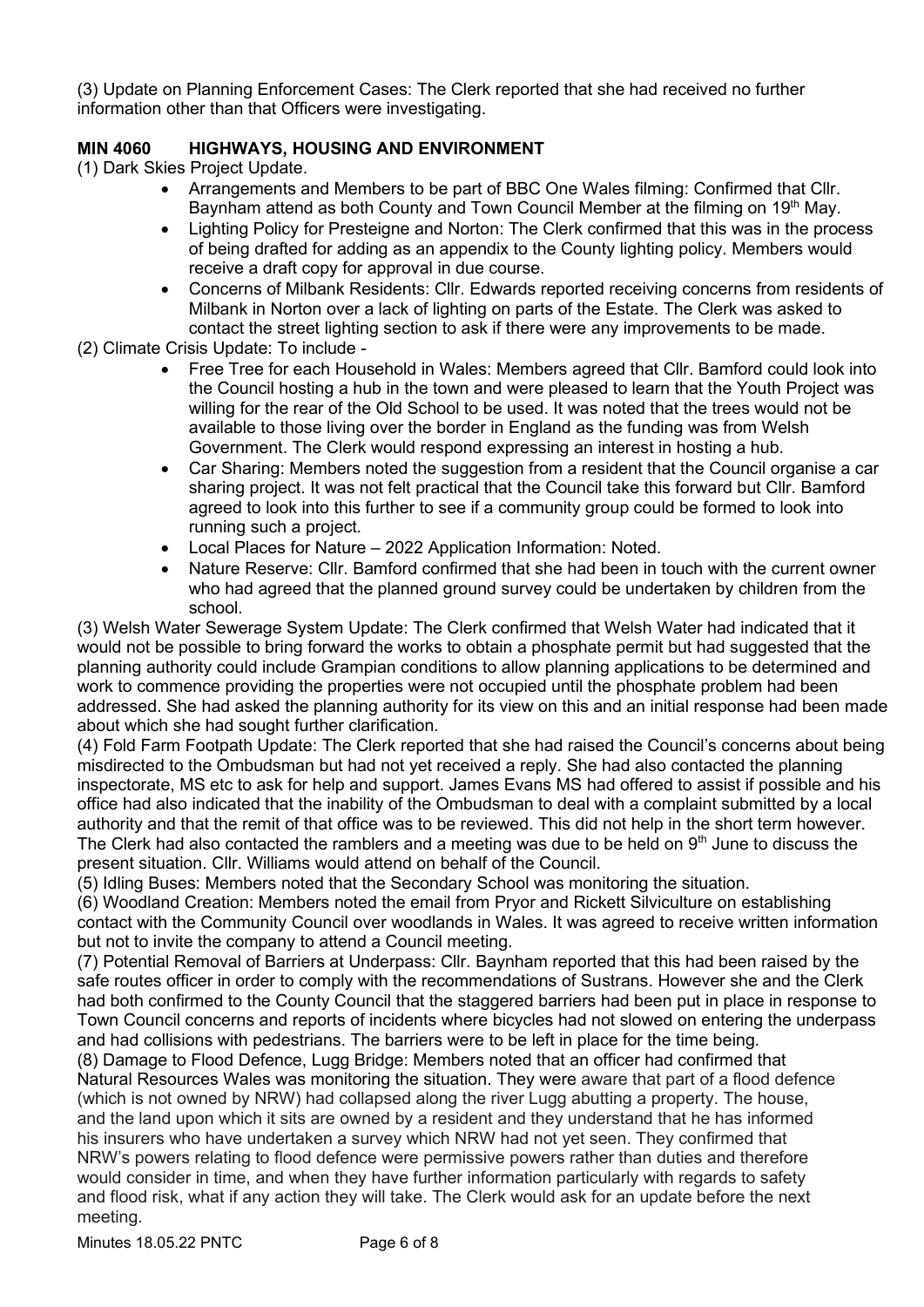(9) Felling of Cherry Tree, By Pass: Cllr. Bamford had raised this as a concern and asked if it had been necessary to remove the whole tree. Cllr. Baynham confirmed that the tree had been split in the middle and removed for safety reasons. She added that an orange blossom tree had already been planted as a replacement. She also clarified the lack of a 'Tree Officer' at the County Council stating that there was a Tree Officer, who, although engaged primarily to deal with ash die back, also provided advice on other tree related matters.

(10) Re-painting of Town Finger Posts: The Clerk reported that it was presently not proving possible to take the posts apart in order to paint and re-letter them. Cllr. Baynham had asked the County Council Works Manager to see if one of their men could assist.

# **MIN 4061 NORTON**

(1) Community Trust Update: Cllr. Edwards confirmed the lease was now signed and that fund raising and grant applications were underway.

(2) Norton Manor Defibrillator Update: Ownership now formally transferred on 'The Circuit' to the Council.

# **MIN 4062 SITES AND BUILDINGS**

(1) Public Conveniences: Nothing to report.

(2) Allotments: Former Cllr. Bennett had carried out the repairs mentioned at the last meeting.

(3) Meadows:

- Use by Sheep Music for Fund Raising Event  $25<sup>th</sup>$  June: Noted and agreed.
- Use by Knighton Scout Group for camping/slip 'n slide 10-12<sup>th</sup> June: Noted and agreed.
- Use by Radnorshire Wildlife Trust: Volunteer Event 21-22 July: Noted and agreed.
- Provision of Community Storage: Cllr. Bamford outlined some possibilities for storage etc on the Meadow. She agreed to look into some costings and designs and report back to the Council.

# **MIN 4063 CORRESPONDENCE/GENERAL ITEMS**

(1) Letter from Powys County Council re. nomination of Community Council representative on Community Sub Committee of Powys Standards Committee: No one wished to be nominated.

(2) Town Wifi Update: The Clerk reported that four buildings were now signed up to the scheme and that it was hoped that these installations would happen in mid-June. There was a delay with the County Council giving permission to use the Assembly Rooms building (for two units) as the Built Heritage Officer felt listed building consent may be required. This was being investigated.

(3) Community Broadband Scheme Update: The Clerk reported that numbers had slowed but that the intention was to attend the June Farmer's Market with the PCC Community Broadband Officer and the Broadway Partners Officer to promote the project. Cllr. Abecasis agreed to promote the project and the Clerk agreed to supply him with information/forms for completion.

(4) Storage of Council Documents Update: The Clerk reported that the Judge's Lodging did not have space for any Council storage and would only be interested in very few documents for historical reasons. She would proceed to have a good cull of the documents presently stored and continue to investigate the options and costs for digital scanning.

(5) Platinum Jubilee Celebrations Update: Cllrs. Baynham and Edwards updated Members on the arrangements for the celebrations in Presteigne and Norton respectively.

# **MIN 4064 TOWN COUNCIL SURGERY**

There had been no Surgery in May due to the elections. No one was available for the June Surgery but the Clerk would attend to assist in promoting the broadband project.

# **MIN 4065 COUNTY COUNCILLOR REPORTS**

Cllr. Baynham reported the following –

- County Council AGM on  $26<sup>th</sup>$  May.
- Issues with Grass Cutting: She was still awaiting the final maps but had a number of concerns over areas not cut and would be raising these with the relevant Officer. She pointed out that rude and unpleasant comments on social media and asked that anyone with concerns be advised to contact her direct so that she could address any issues.

Cllr. Edwards had nothing to report at this point having only recently been elected.